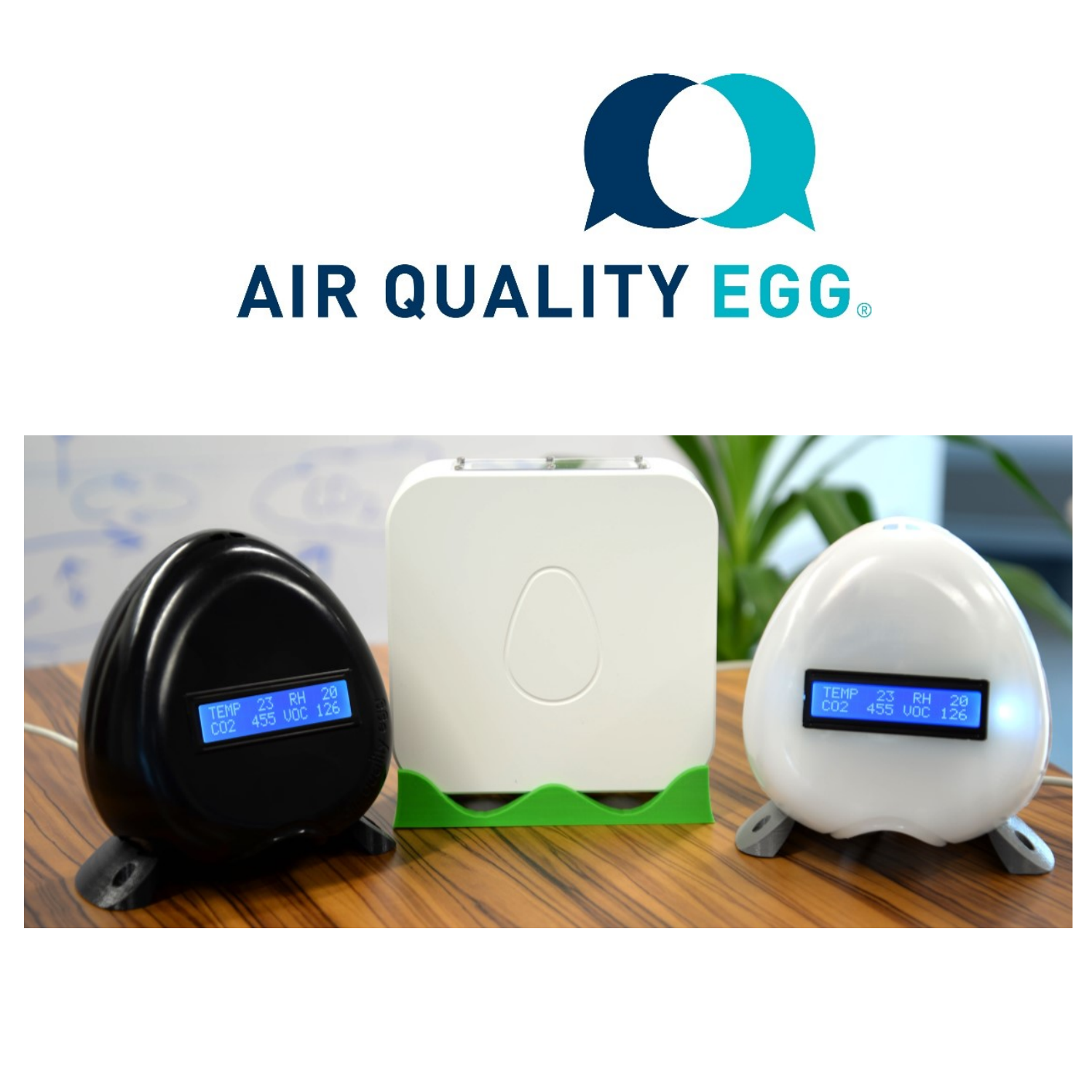# **Air Quality Egg 2018 Model USER GUIDE**

**Monitors:**

**Particulate Pollution (PM1.0, PM2.5, PM10)**

**Temperature**

**Relative Humidity**

**Barometric Pressure**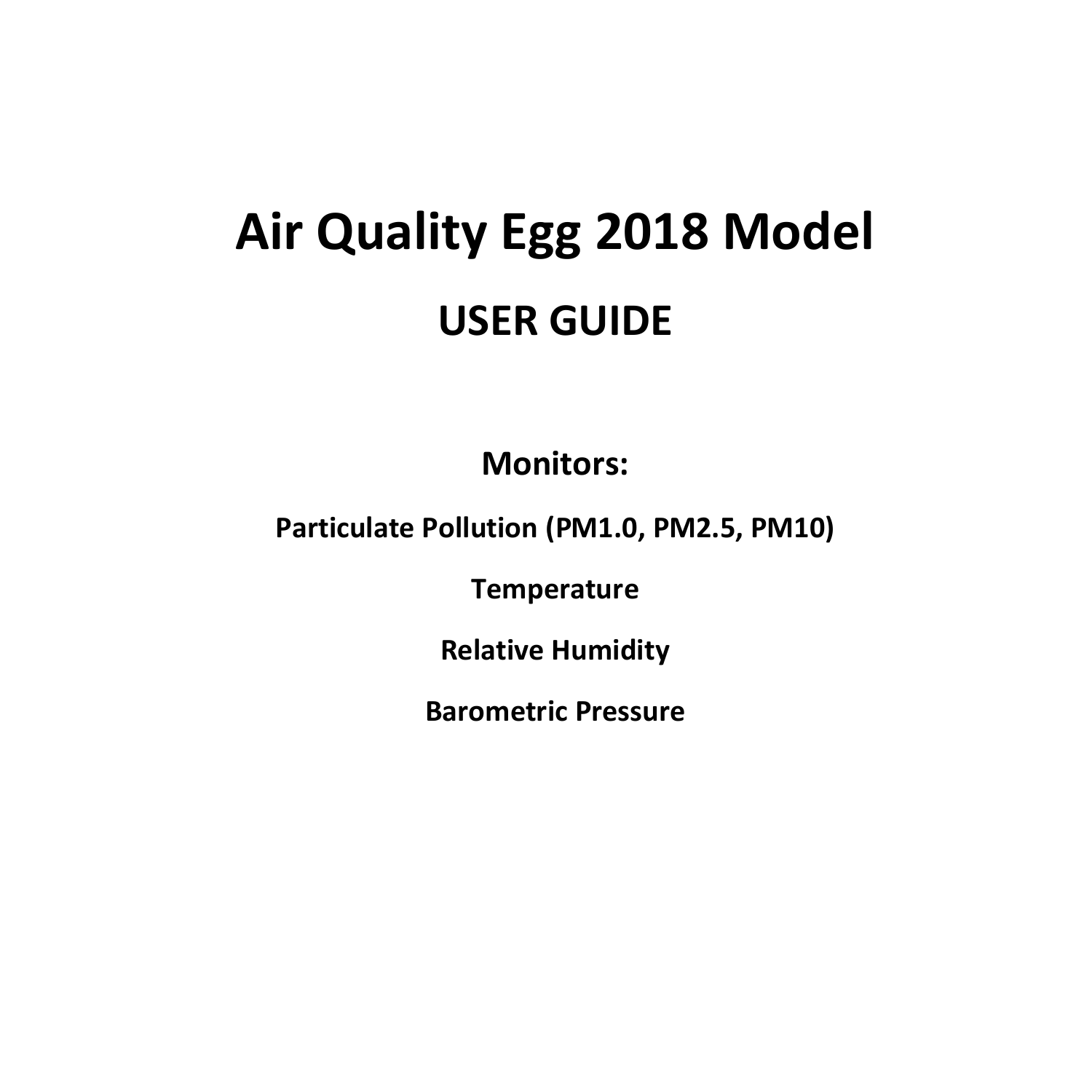## **Setup Quick Start**

- 1. Download and install the Air Quality Egg configuration tool. **https://airqualityegg.com/setup**
- 2. Take your egg out of the box and clip the base tabs to the vent holes.
- 3. Plug the egg into your computer.
- 4. In the configuration app, select 1. Set Wi-Fi. Enter network name (SSID) and password. Click "Apply". Wait a couple of minutes for "success". Go to the egg portal: **www.airqualityegg.com/portal**
- 5. Sign up and click the validation email we send you.
- 6. Claim the egg as yours: Eggs > My Eggs >  $\bullet$ .

The Wicked Device channel on **YouTube** has a video in the Air Quality Egg channel called 1. Getting your Egg Online which is **strongly recommended**.

#### **Introduction**

The Air Quality Egg "2018 Model" AKA Version 2 is a Wi-Fi enabled sensor unit which detects:

- Temperature (User configurable to Celsius or Fahrenheit).
- Relative humidity
- Barometric Pressure
- Particulate pollution in three sizes: PM1.0, PM2.5 and PM10.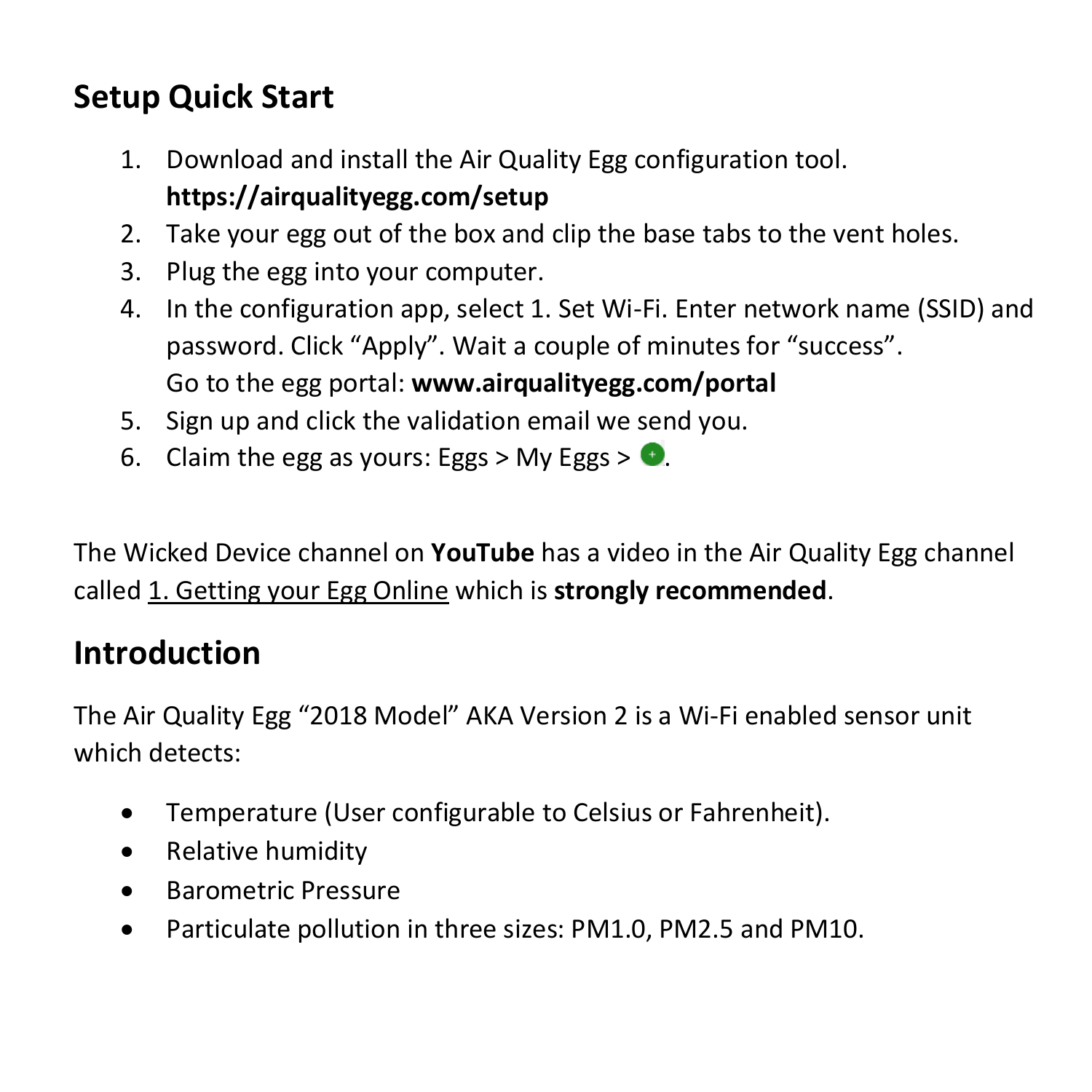Particulate pollution has been identified by the US Environmental Protection Agency (EPA) as a 'criteria pollutant', considered harmful to public health and the environment. The Egg displays current readings on the front panel, and uploads them to the internet via your Wi-Fi network for graphing and analysis.

You can interact with your egg using any one of the following methods:

- 1. Web portal at [www.airqualityegg.com.](http://www.airqualityegg.com/)
- 2. Android app from the Play Store
- 3. iPhone app from the App Store
- 4. Directly connecting with a serial interface

For more information about the EPA's National Ambient Air Quality Standards, visit <http://www.epa.gov/ttn/naaqs/criteria.html>

Place the Egg in a sheltered location or (if inside) near the center of the space you wish to measure. Exposure to extended direct sunlight or excessive moisture may permanently damage the unit.

The unit needs to be set up to connect to your Wi-Fi network before it can post data online. This and claiming your data are the only setup steps.

**NOTE: THE EGG IS NOT A SAFETY-OF-LIFE DEVICE. THE EGG IS NOT A MEDICAL DEVICE. DO NOT USE IT AS A SUBSTITUTE FOR CORRECT WARNING AND MONITORING SYSTEMS.**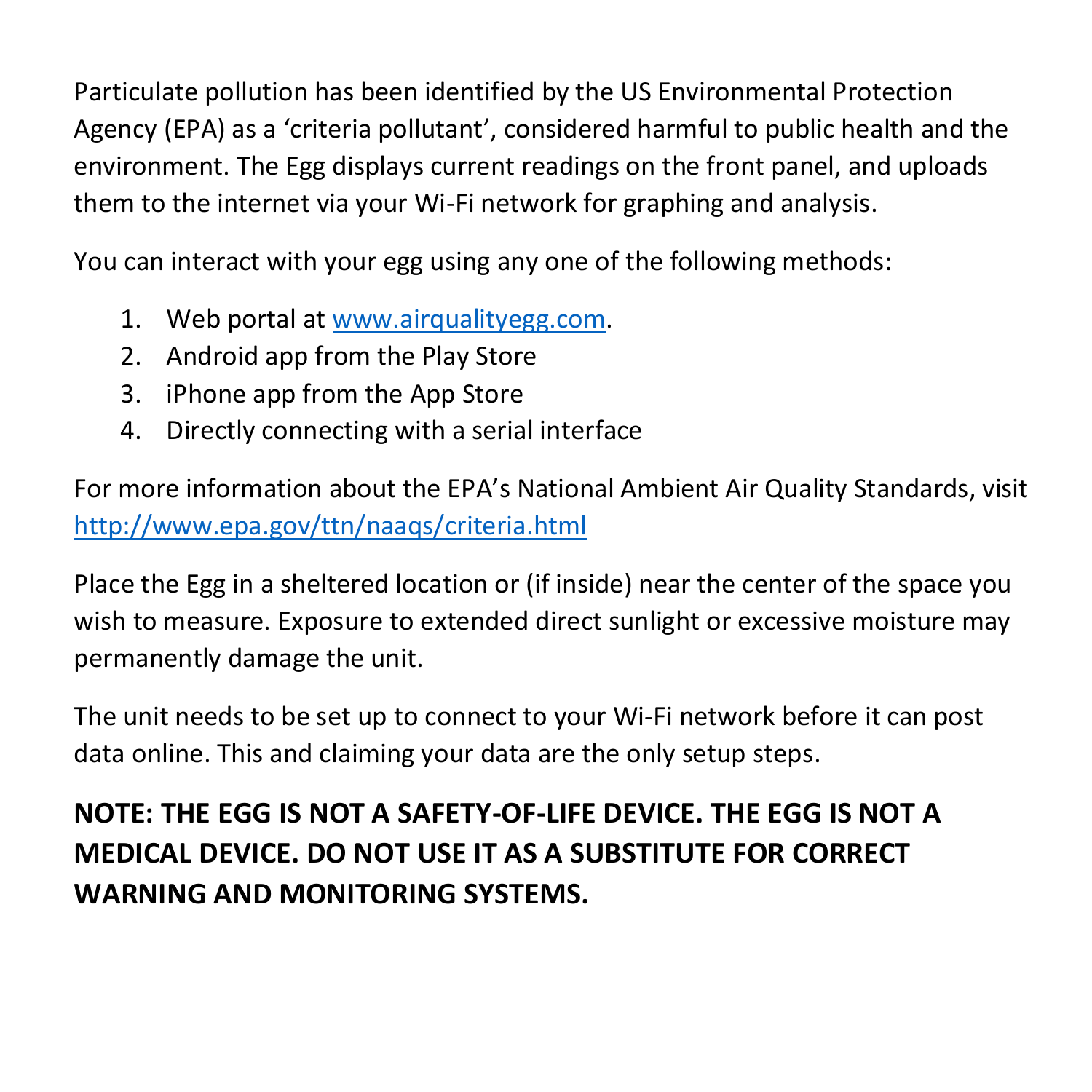## **What is particulate pollution?**

The air contains small particles, less than 10 μm in size, which can be harmful to human health. These are regulated by the US Environmental protection agency (EPA**). The best source for particle pollution information is the EPA website, www.epa.gov**.

This unit detects particles from 0.5  $\mu$ m to 10  $\mu$ m (particles larger than 10  $\mu$ m are not regulated by the EPA) and provides an aggregate measure of both PM10 and PM2.5, reported in micrograms per cubic meter.

Evidence indicates a clear relationship between exposure to particulate matter and effects on health, particularly smaller particles that can reach the deep regions of the lungs.

PM10 and PM2.5 are defined in ISO 7708:1995 as:

PM10 – particles which pass through a size-selective inlet with a 50 % efficiency cut-off at 10 μm aerodynamic diameter.

PM2.5 – particles which pass through a size-selective inlet with a 50 % efficiency cut-off at 2.5 μm aerodynamic diameter.

This means for PM10 the median diameter is 10 μm. Half the particles are larger, and half are smaller. Similarly, for PM2.5, the median diameter is 2.5 μm.

PM2.5 is also called the "High risk respirable condition", because smaller particles can get lodged deep into your lungs, causing a variety of adverse effects.

Figure 1: Particle Size Comparison: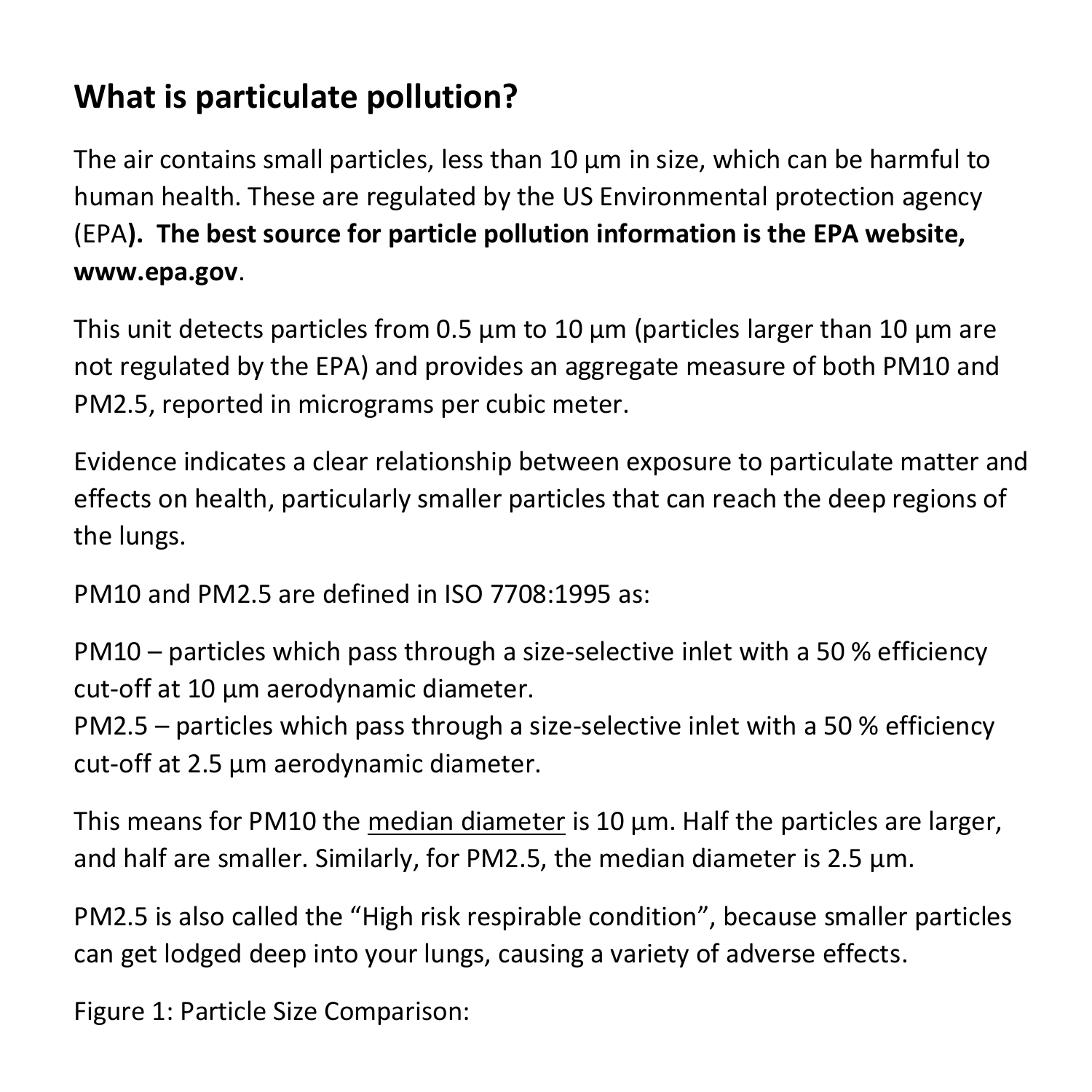

Image courtesy of the U.S. EPA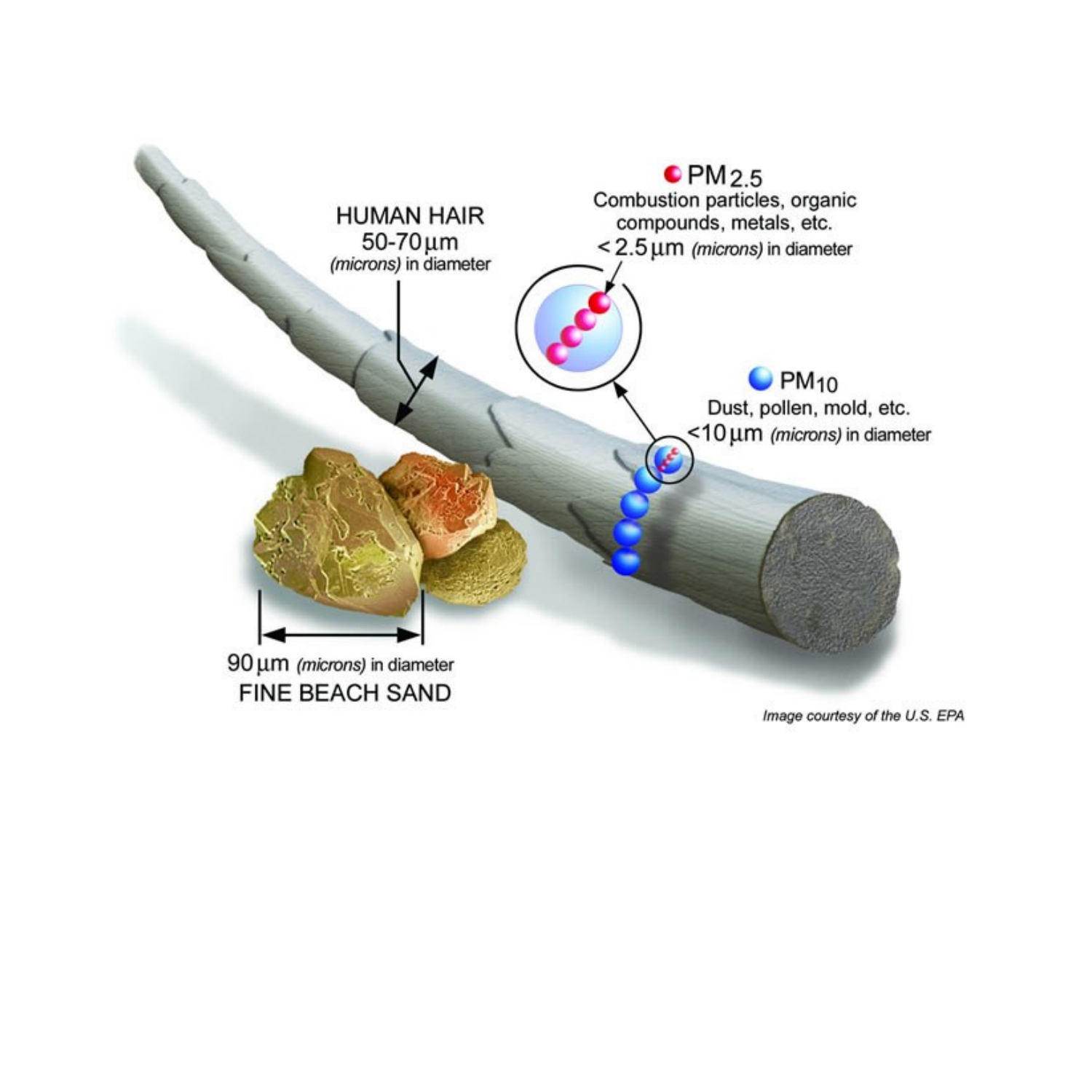## **Setup: Telling your Egg about Wi-Fi**

Note: Watching the YouTube video is an easy way to get started. See next page.

The very first thing you need to do is connect your Egg to your local Wi-Fi hotspot<sup>1</sup>. Here are the steps:

1. Download and install the Air Quality Egg configuration tool onto your Windows/Mac/Linux computer.

#### **https://airqualityegg.com/setup**

 $\overline{a}$ 

- 2. Take your egg out of the box and clip the base tabs to the vent holes or set it on the stand.
- 3. Plug the egg into your computer's USB port.
- 4. Make sure you are in range of the Wi-Fi network you wish to connect to.
- 5. In the configuration app, select option **1. Set Wi-Fi.**

Enter network name (SSID) and password. Click "Apply". Wait a couple of minutes for "success".

 $<sup>1</sup>$  It is possible to operate the Egg in offline (datalogging) mode, which saves data to the SD</sup> card. This advanced mode is not covered in this manual.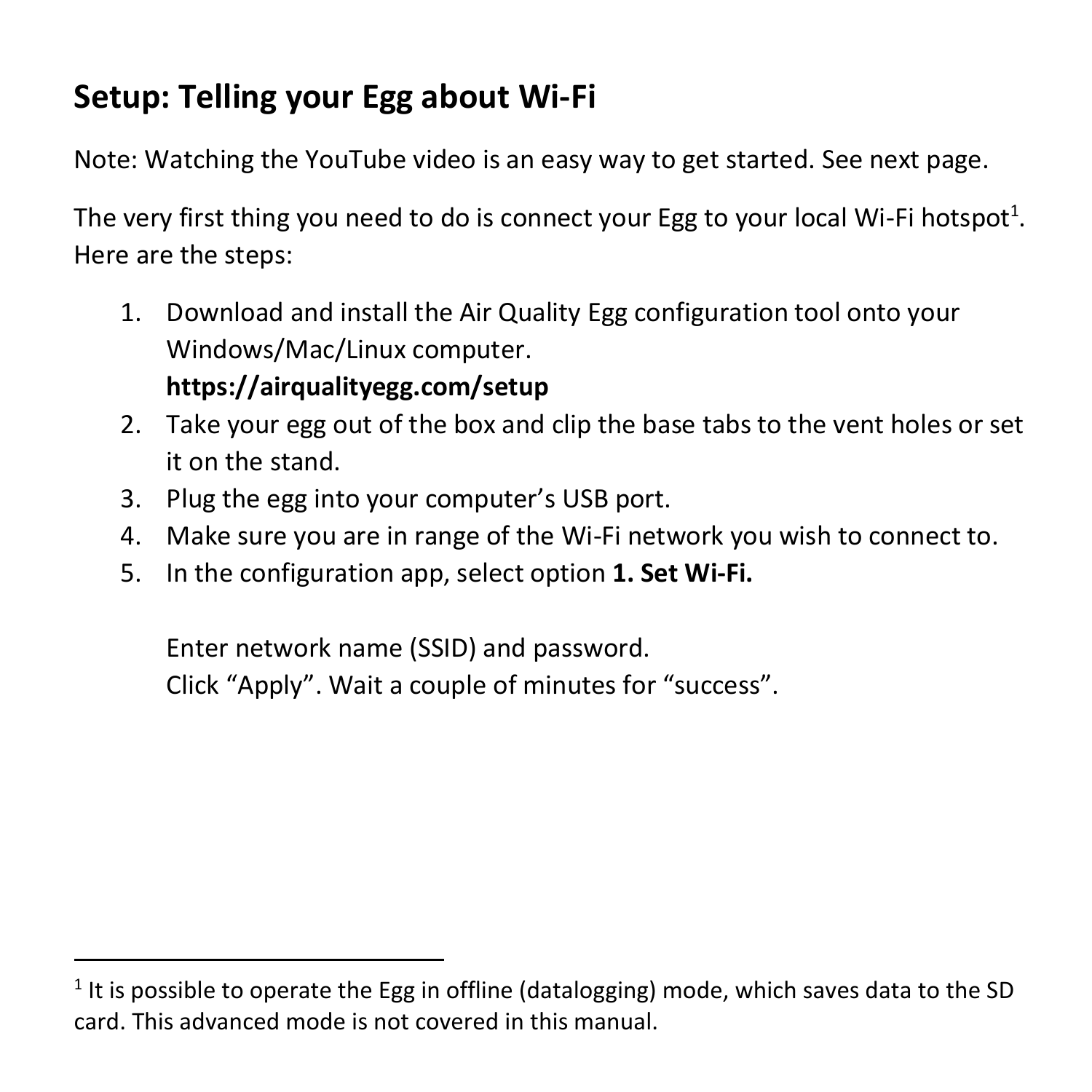The Air Quality Egg channel on **YouTube** has a video in the Air Quality Egg channel called 1. Getting your Egg Online which is **strongly recommended**.

> Search YouTube for Air Quality Egg

> > [Link to video](https://www.youtube.com/watch?v=zn3mZ9R4Ato&t=56s)

#### **Setup: Claiming Your Data**

The Egg will publish data after it connects to the internet. In order to name the egg and locate it on the map you will need to claim it as yours. This step requires your **Egg serial number** and **Claim code**, shipped with the egg.

On your laptop / smartphone:

- 1. Go to the egg portal: **www.airqualityegg.com/portal**
- 6. Sign up and click the validation email we send you.
- 7. Claim the egg as yours. Go to:

Eggs > My Eggs > Green "+" sign,  $\bullet$ . Enter the serial number and claim code provided.

It takes approximately 30 minutes for the data to stabilize the first time.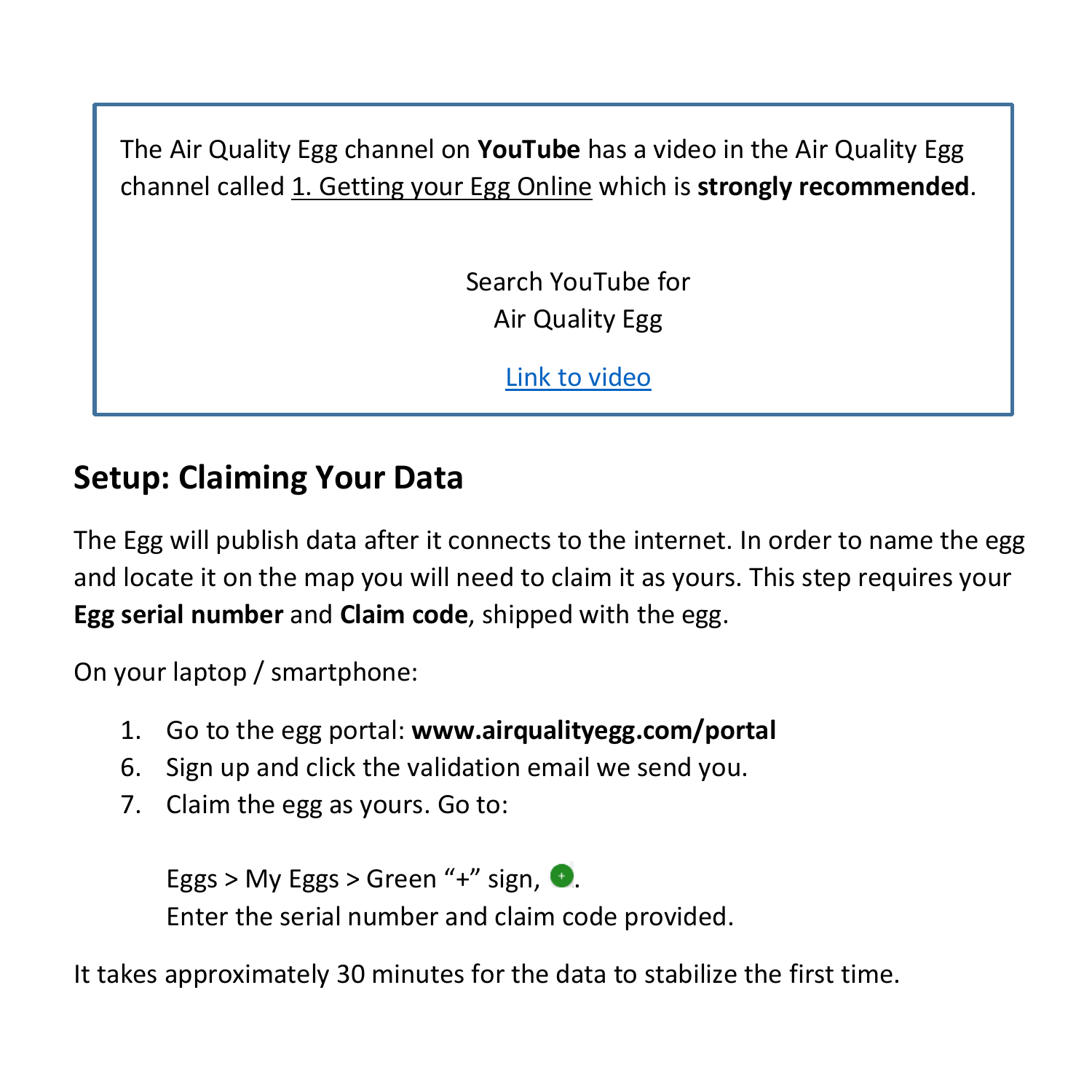## **The Egg Portal**

All data and settings are controlled through the Air Quality Egg portal **www.airqualityegg.com/portal**

#### **Data refreshing**

Data from the egg is refreshed every five minutes. Watch the Air Quality Egg channel YouTube videos for additional information.

#### **Egg icon color**

On the Eggs screen, icon color indicates the following:

- Green: All values are in safe limits
- Yellow: At least one value is higher than ideal
- Red: At least one value is at a level which you should pay attention to.
- Grey: The egg has not reporting new data in the last 5 minutes. Check it is online.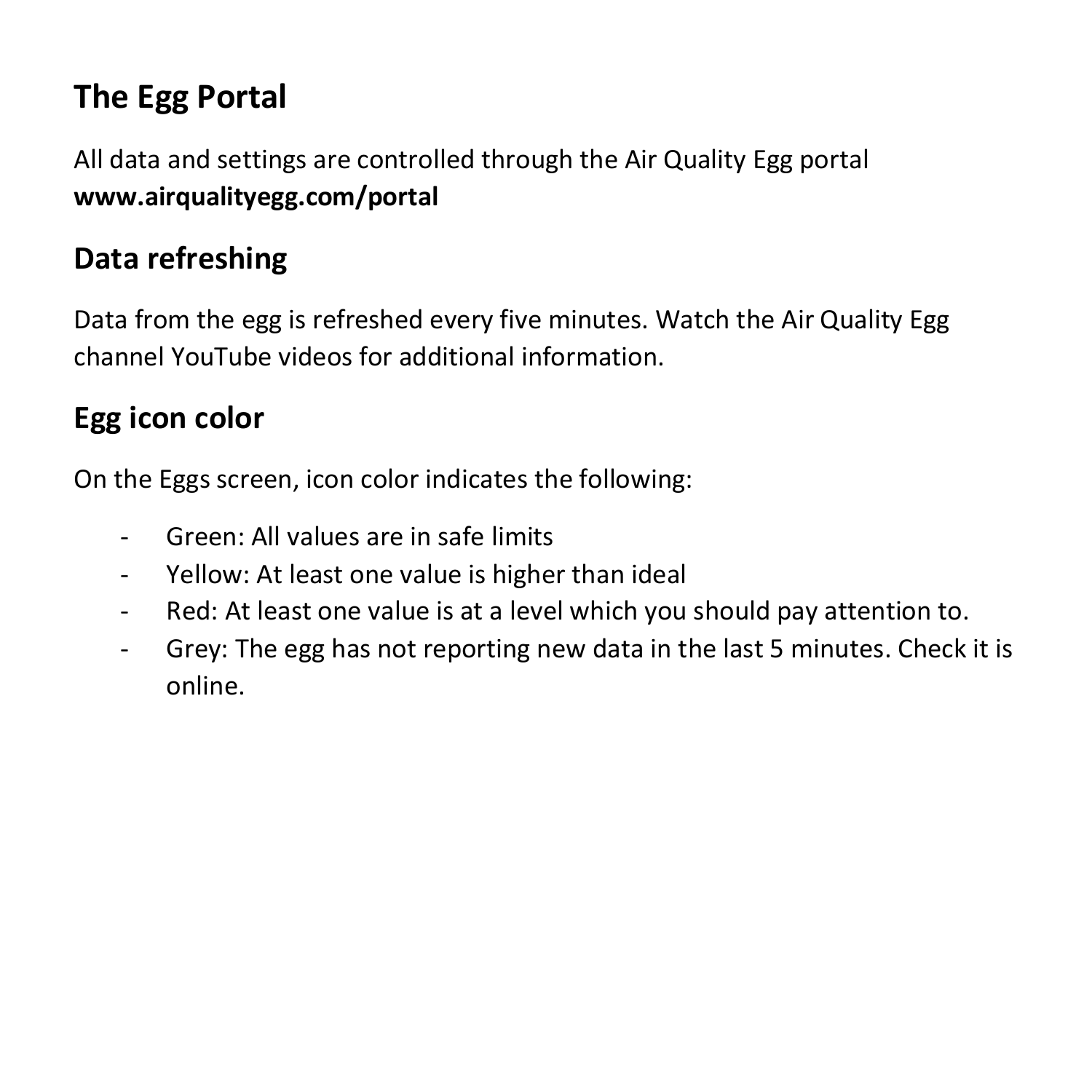#### **Egg Screen Display**



The Egg can either be in operational mode or configuration (setup) mode. During operational mode, the display shows:

- Temperature (TEMP) in either Fahrenheit or Celsius.
- Relative humidity percentage (RH)
- Particulate pollution in micrograms per cubic meter in three sizes, PM1.0, PM2.5 and PM10 ( $\mu$ g/m<sup>3</sup>)

During configuration mode, the screen shows "CONFIG MODE".

### **Creating Labs**

Labs are used to save data for later, compare data and email results to yourself for additional analysis. To create a lab, select Labs > My Data >  $\bullet$ 

- 1. Choose a type of pollutant to monitor.
- 2. Give it a title which makes it easy to search.
- 3. Choose one or more eggs to add to the lab.
- 4. Labs have a set start and end, so you need to set that.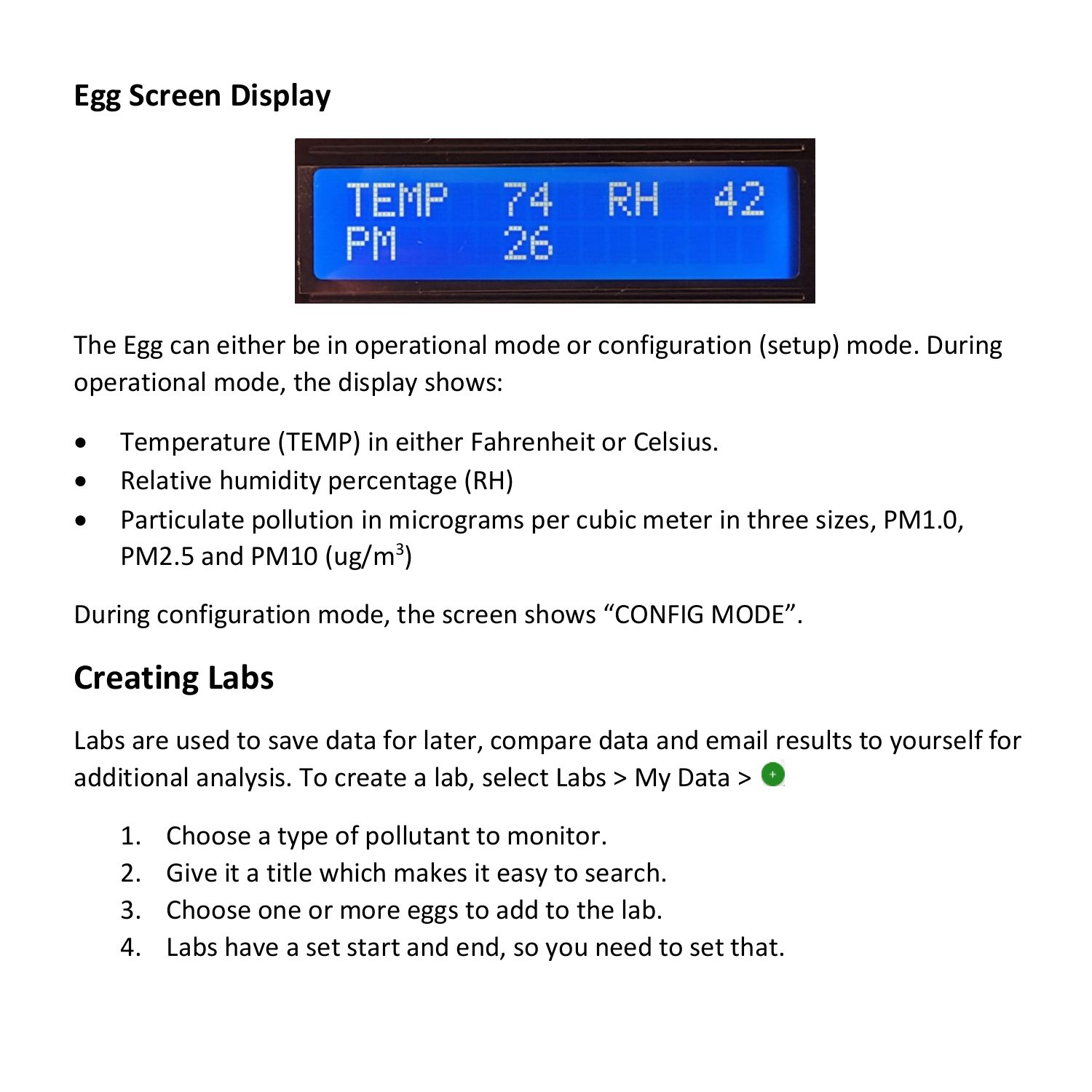5. Choose a location. If the eggs in the lab do not have a location set by the owners, you will have to choose one.

Labs are updated every **6 hours**. This means you won't see any data in the lab right away, even though it is running correctly.

You can create a lab using your data, or other eggs, or both.

There are two ways to see the data:

A lab collects new data, and displays it.

A comparison allows you to compare existing labs to each other.

#### **Using the Egg**

The Indoor Egg has two holes at the top which can be used to thread a string to hang the unit. The Outdoor can be hung on a wall or on the stand provided.

The egg must be upright to function correctly.

DO NOT cover the fan port or fan intakes while unit has power.

Note that the LCD backlight does not work while unit is resolving the internet connection, unless you touch it during the 12 second startup window.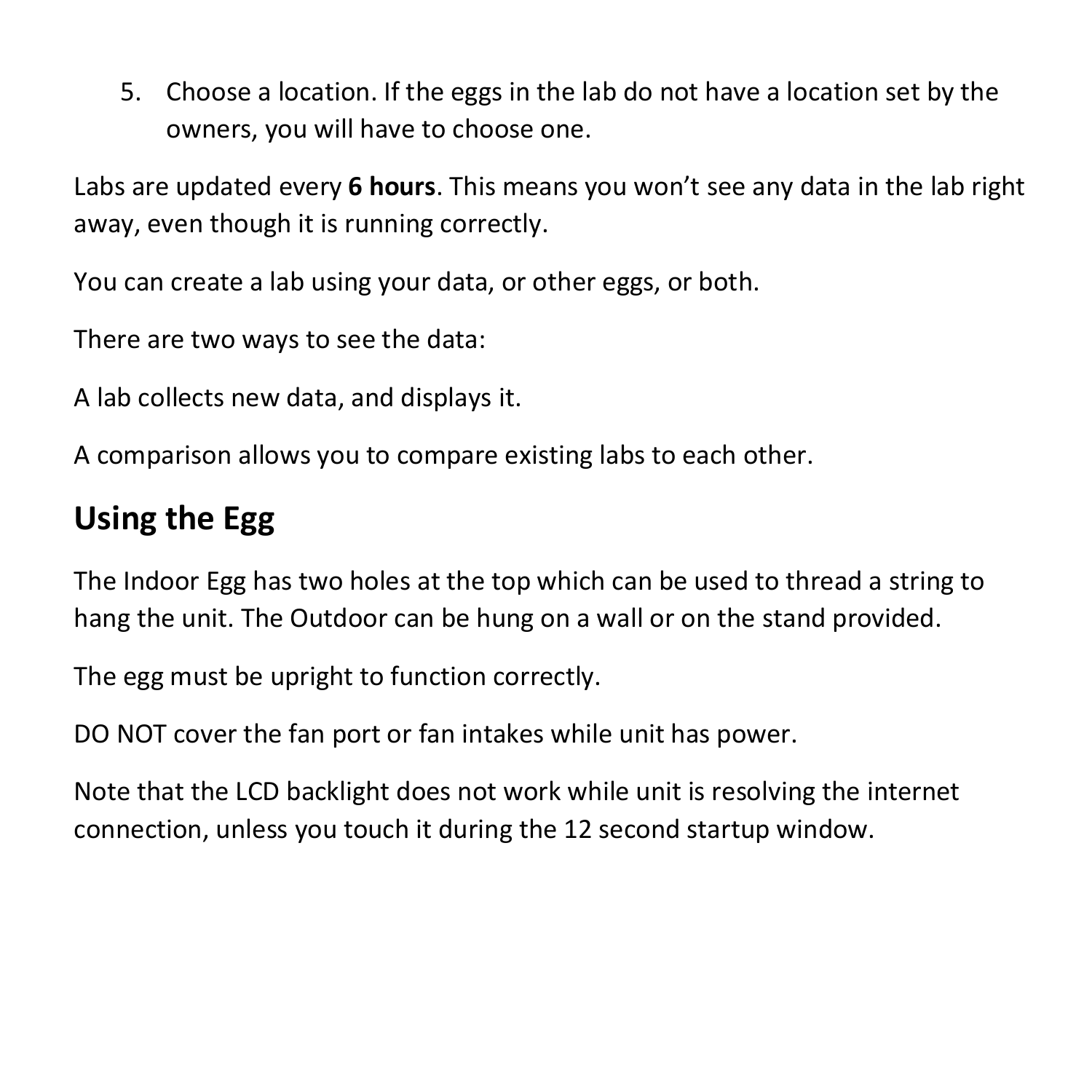## **Specifications**

| <b>TYPE</b>                        | SYMBOL             | <b>VALUE</b>     |
|------------------------------------|--------------------|------------------|
| Width x Height x Thickness-indoor  | Millimeters        | 140x140x85       |
| Width x Height x Thickness-outdoor | <b>Millimeters</b> | 50x147x147       |
| Weight (indoor)                    | 0Z                 | 7.2              |
| Weight (indoor)                    | grams (approx.)    | 250              |
| Weight (outdoor)                   | OZ.                | 26               |
| Weight (outdoor)                   | grams (approx.)    | 740              |
| Unit operating range               | degrees Celsius    | 0 to 40          |
| USB power supply operating range   | degrees Celsius    | 0 to 40          |
| Temperature accuracy               | degrees Celsius    | 0.2 <sup>1</sup> |
| Humidity accuracy                  | % relative hum.    | $1.8^{2}$        |
| Humidity range                     | % relative hum.    | $0 - 99$         |
| Minimum detectable particle size   | micrometers        | 0.3              |
| Maximum detectable particle size   | micrometers        | 10               |
| Particle detection range           | particles          | $0 - > 1000$     |
| Typical max sensor response time   | seconds            | 30               |
| Data transfer frequency            | seconds            | 5                |
| <b>Transmission Range</b>          | meters             | 70 <sup>3</sup>  |
| Sensor life expectancy             | years              | 3                |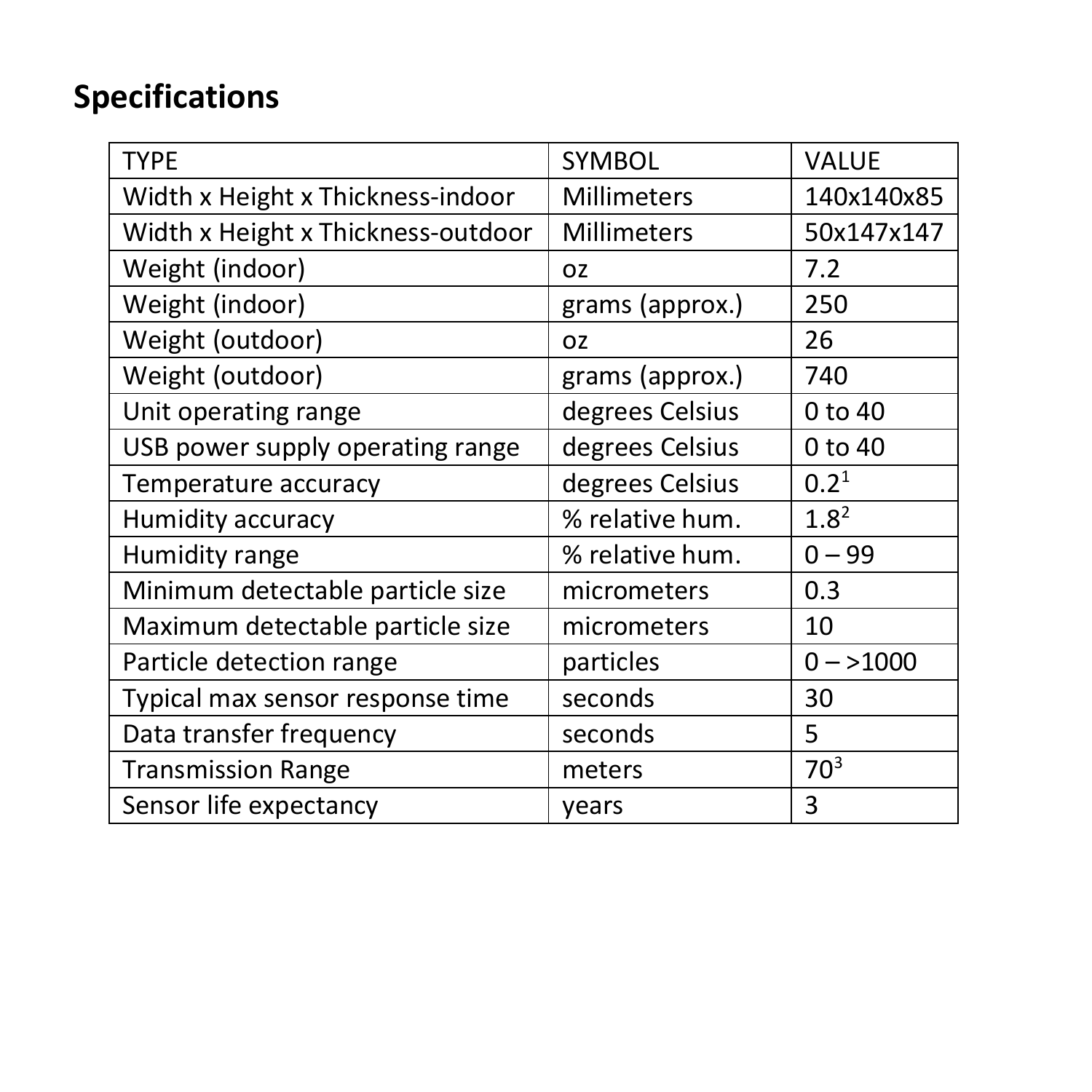- 1. Temperature accuracy below 0C no worse than 0.5C
- 2. Humidity accuracy below 10% and above 90% no worse than 4% RH
- 3. Transmission range under ideal conditions. Reduced by walls and objects.
- 4. Temp and humidity sensor datasheet: <http://tinyurl.com/sht25datasheet>
- 5. If relative humidity (RH) varies by more than 20% in 15 seconds, or is <15% RH for 30 days or more, unit may require recalibration.
- 6. If unit is exposed to excessive smoke, for example holding a cigarette at the air intake to 'test' it, unit will require cleaning and recalibration.
- 7. Particulate sensor: Dual Plantower PMS5003 sensors. See separate datasheet.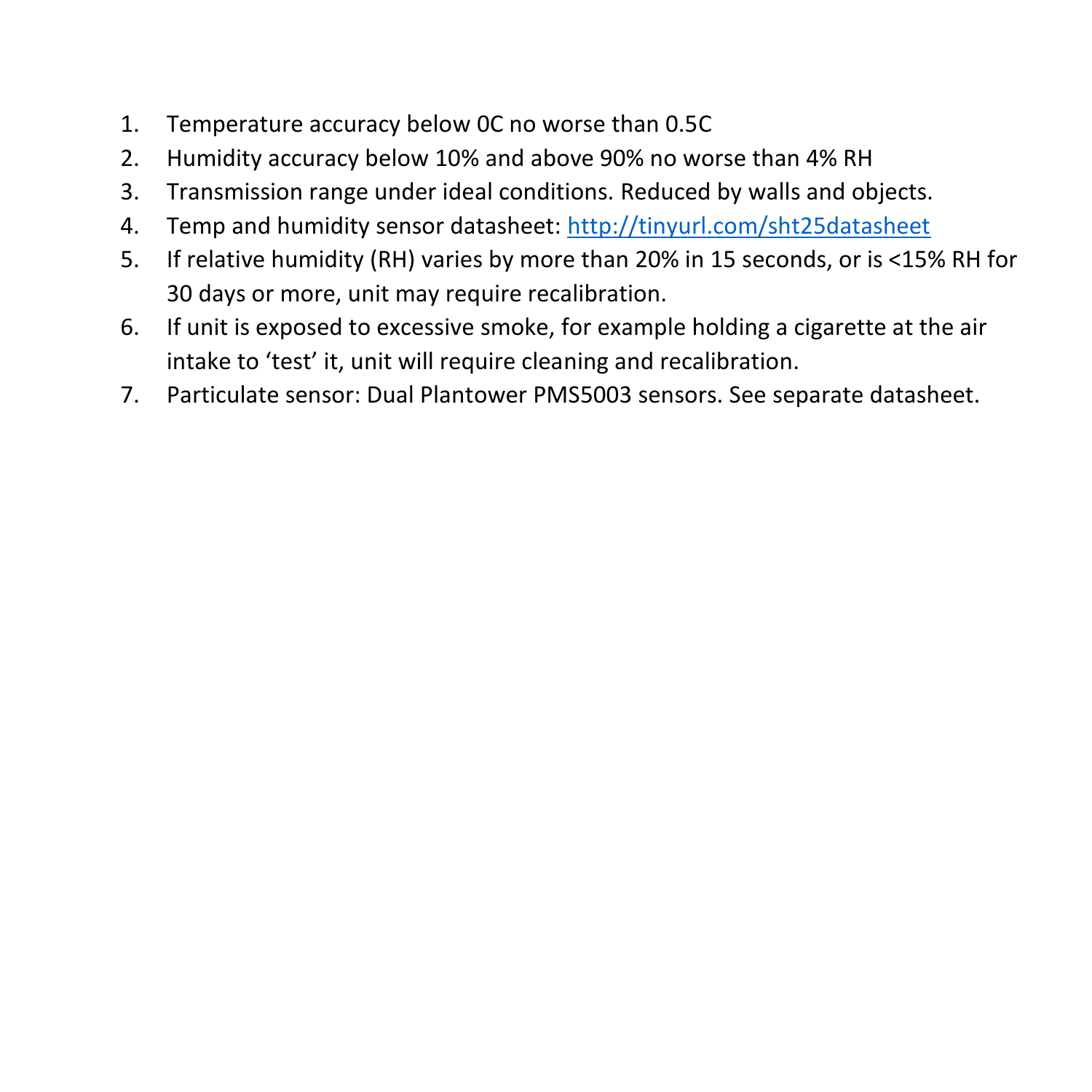### **Precautions**

- o Do not subject the unit to excessive force, shock, dust, temperature or humidity. Doing so may cause permanent damage.
- o Do not attempt to 'test' the unit by exposing it to excessive smoke, eg: by placing a cigarette at the air intake. This will over expose the sensor and compromise accuracy, requiring recalibration.
- o To clean, disconnect power and dust with a slightly damp cloth. Do not use solvents.
- $\circ$  Do not cover the ventilation holes of the fan. This will give inaccurate results. Covering the fan could result in an electrical short, shock and fire.
- o Do not tamper with the unit's internal components. This invalidates the warranty and is dangerous.
- o Keep out of reach of children.
- o Use only the supplied 5v power supply.
- $\circ$  This unit is intended for indoor operation, or outdoor operation in a protected location. Do not expose to precipitation, direct sunlight or heat.
- o Images shown in this manual may differ from the actual product.
- o This product contains leaded PCBs and components.
- o When disposing of this product, do so responsibly.
- o Placing this unit in direct sunlight or heat invalidates any warranty.

NOTE: The technical specifications of this product and the contents of this user manual are subject to change without notice.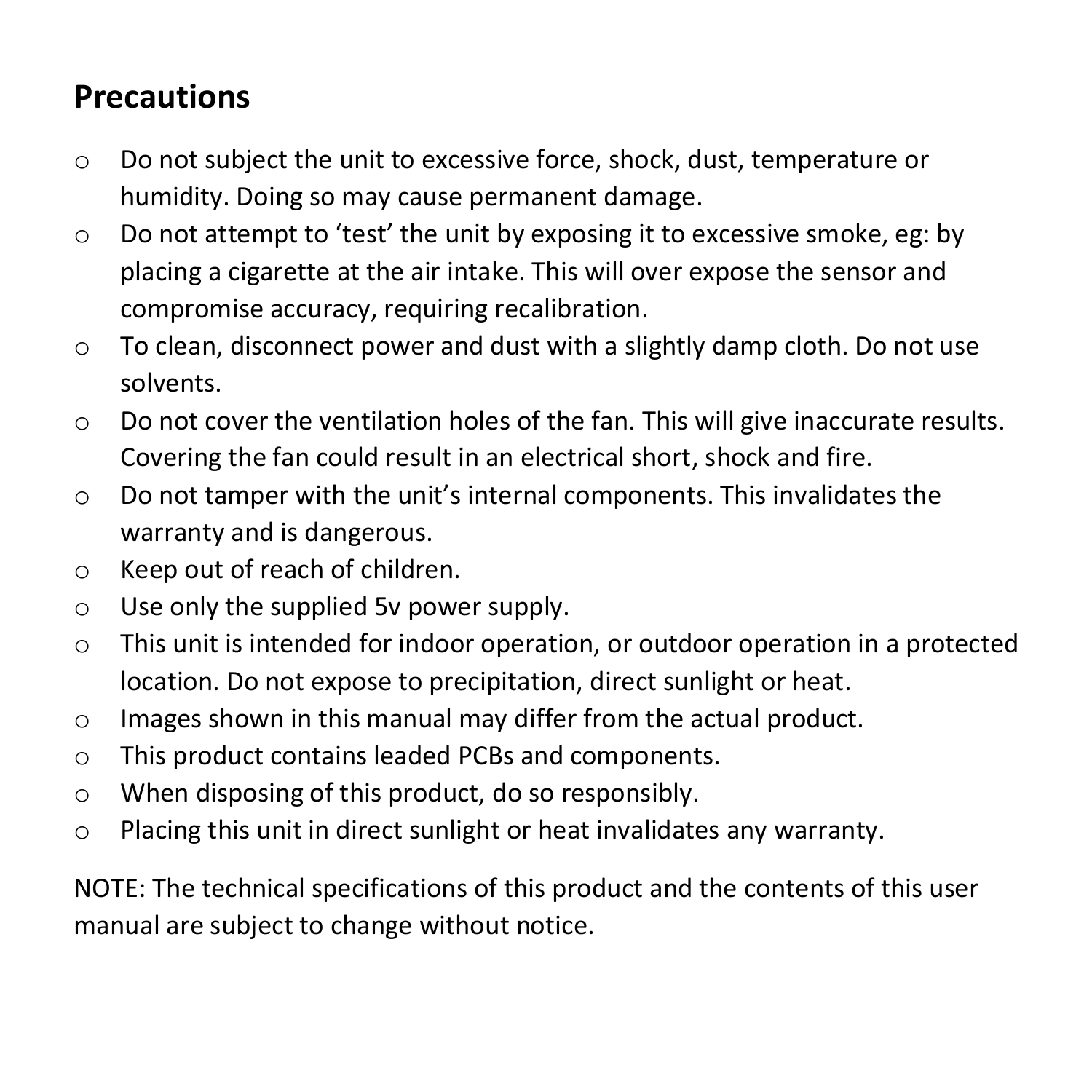All readings are temperature dependent. That means placing the unit in direct sunlight, above a heater or radiator or otherwise exposed to unusual heat or cold will result in inaccurate readings and may permanently damage it.

#### **Troubleshooting**

| <b>Issue</b>                     | <b>Solution</b>                                      |
|----------------------------------|------------------------------------------------------|
| Computer does not show a USB     | This should be automatic, but is not on all          |
| / serial port when plugging the  | machines. Install the FTDI drivers from here:        |
| egg in.                          | http://www.ftdichip.com/Drivers/VCP.htm              |
| Displays "Config integrity check | 1. Your device has tried to connect with the         |
| failed".                         | information you provided, and is unable to do        |
|                                  | so. It will keep trying, and if the information is   |
|                                  | correct, it will connect.                            |
|                                  | 2. If you still can't connect, you may need to       |
|                                  | explicitly set the security mode. See 'changing      |
|                                  | defaults settings' above.                            |
| Does not display gas             | There is a warm up period as the Egg collects        |
| concentrations.                  | enough data to start displaying results. If it still |
|                                  | does not display results after 20 minutes, post      |
|                                  | to http://help.wickeddevice.com for help.            |
| Cannot connect to Wi-Fi, even    | 1. Check Wi-Fi credentials are correct.              |
| though Wi-Fi credentials are     | 2. Move Egg closer to Wi-Fi router. RSSI should      |
| added.                           | be at least 80 during setup.                         |
|                                  | 3. If you still cannot connect, make sure that       |
|                                  | your wireless security policy allows                 |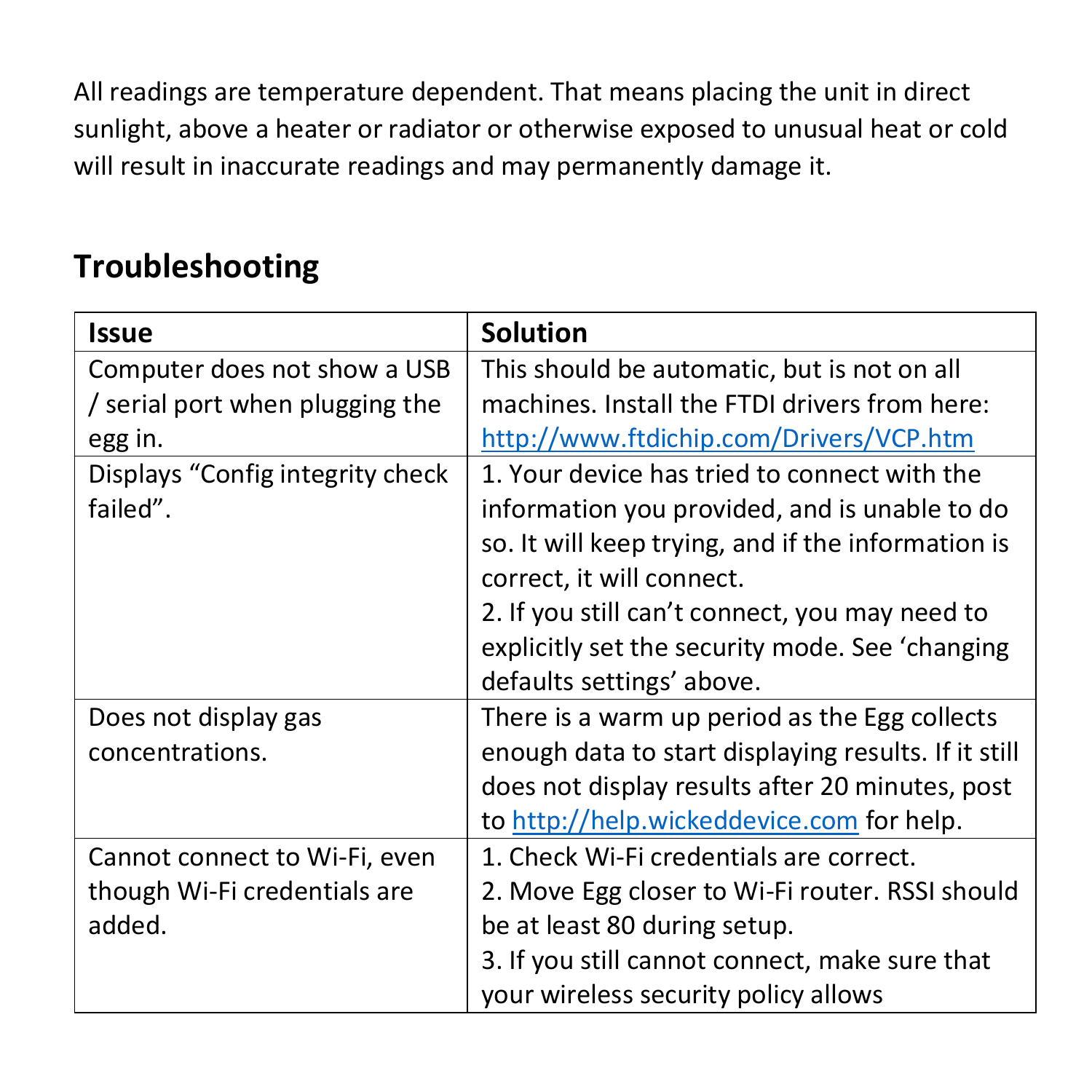|                     | connections. If not, consult with your IT<br>department to add the Egg's MAC address to<br>the allowed devices list.                           |
|---------------------|------------------------------------------------------------------------------------------------------------------------------------------------|
| LCD screen is dark. | The Egg contains a touch sensor switch. Cover<br>the left hand side of the egg with your hand<br>for several seconds to turn on the LCD panel. |

## **Education, Curriculum and Training**

We provide a variety of educational tools, training and curriculum aimed at middle and high schools, as well as teacher training. Please contact [jill@airqualityegg.com](mailto:jill@airqualityegg.com) for details.

# **Buy an Egg: www.airqualityegg.com**